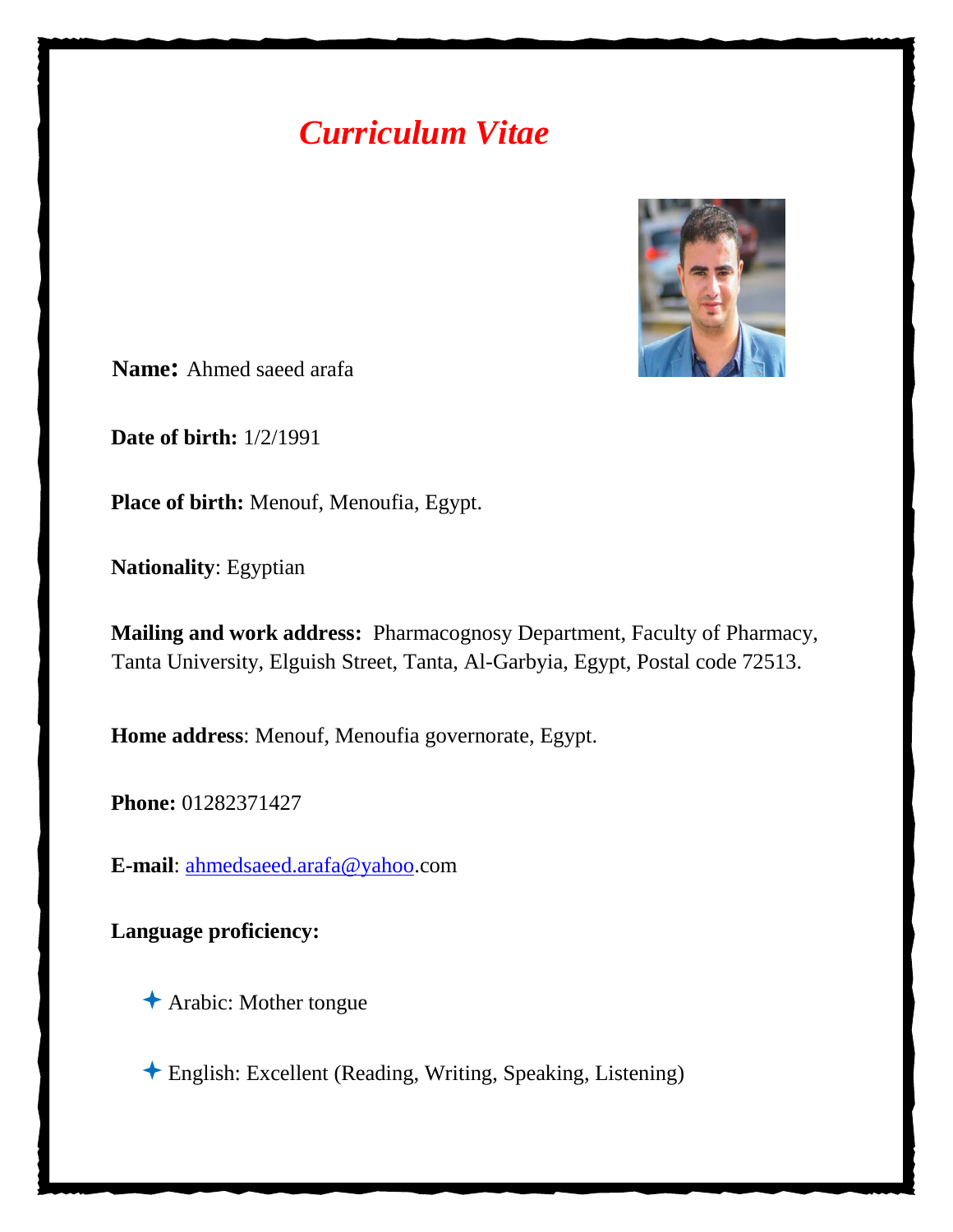## **Education:**

- May 2012; B.Sc Pharmaceutical Sciences; Faculty of Pharmacy, Tanta University, Egypt.
- Graduated with general grade of excellent with honor.

## **Professional capabilities:**

**Communication skills in designing & delivering seminars as a part of many** courses including the health care administration, drug design and drug information.

#### **Skills:**

- Good command of computer sciences, having ICDL certificate.
- $\triangle$  Good reading, writing & speaking of English language.

# **Work experience:**

- $\triangle$  (March 2013 2018): A demonstrator at Department of Pharmacognosy, Faculty of Pharmacy, Tanta University.
- Reasonable experience in UV/Visible Spectroscopy and different electrochemical techniques. Good theoretical background in MS, NMR.
- Reasonable experience in teaching practical courses in classes and tutorials.